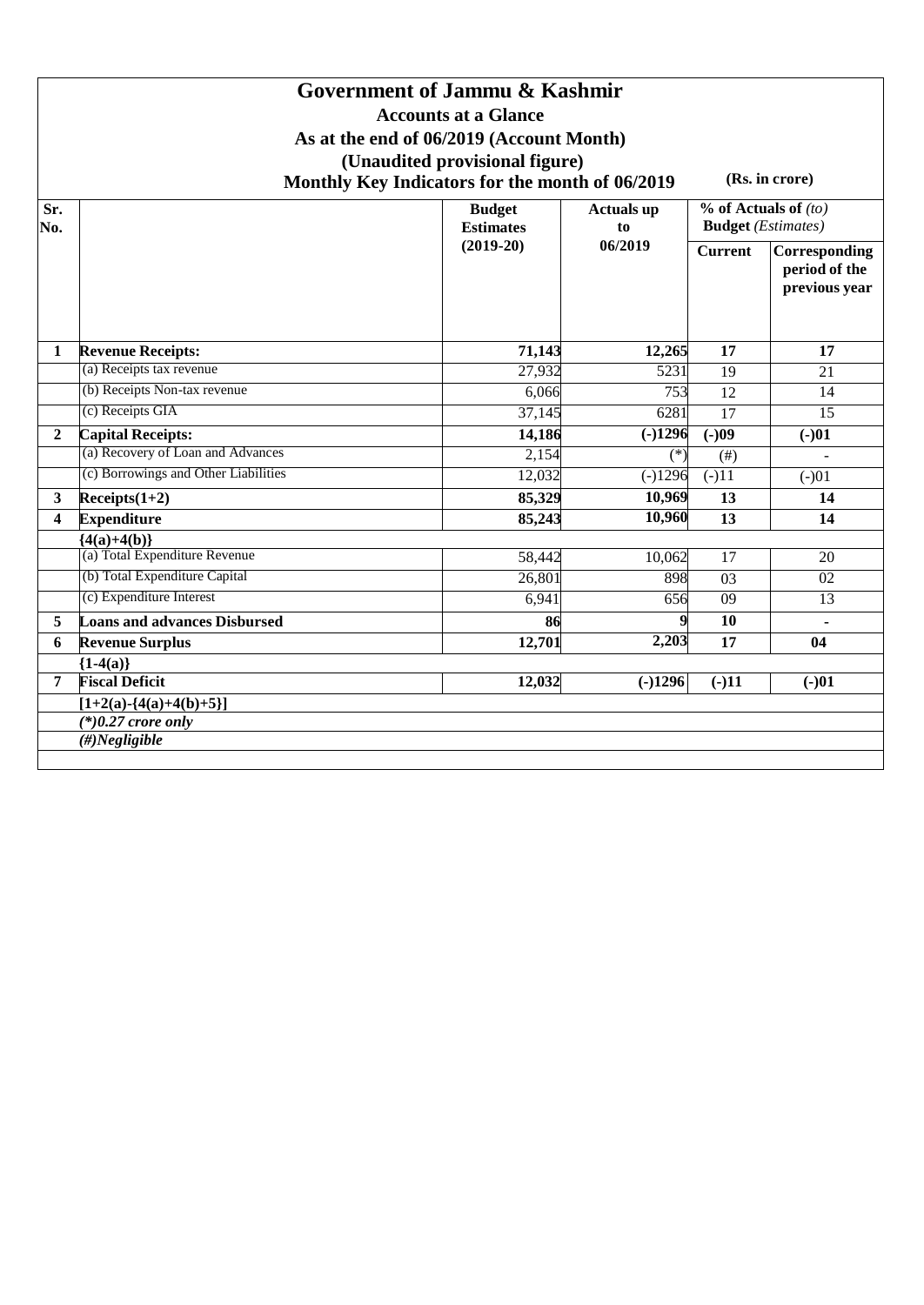|                  |                              | <b>Monthly Trend</b><br>(Format of Progressive Figures) |                |                           |
|------------------|------------------------------|---------------------------------------------------------|----------------|---------------------------|
|                  |                              |                                                         |                | (Rs. in crore)            |
|                  |                              | <b>Receipt tax revenue</b>                              |                |                           |
| <b>Month</b>     |                              | 2019-20                                                 | 2018-19        |                           |
|                  | Monthly $(\#)$               | <b>Progressive</b> $(\#)$                               | Monthly $(\#)$ | <b>Progressive</b> $(\#)$ |
| <b>April</b>     | 1765                         | 1765                                                    | 1727           | 1727                      |
| <b>May</b>       | 1732                         | 3497                                                    | 1703           | 3430                      |
| June             | 1734                         | 5231                                                    | 1537           | 4967                      |
| July             | $\overline{\phantom{a}}$     | $\overline{\phantom{a}}$                                | 2075           | 7041                      |
| <b>August</b>    |                              | $\overline{\phantom{a}}$                                | 1768           | 8809                      |
| <b>September</b> | $\overline{\phantom{0}}$     | $\blacksquare$                                          | 1777           | 10586                     |
| <b>October</b>   | $\overline{\phantom{a}}$     | $\overline{\phantom{a}}$                                | 1634           | 12220                     |
| <b>November</b>  | ۳                            | $\overline{\phantom{a}}$                                | 1803           | 14023                     |
| <b>December</b>  | $\qquad \qquad \blacksquare$ | $\overline{\phantom{a}}$                                | 2143           | 16166                     |
| <b>January</b>   |                              |                                                         | 1914           | 18080                     |
| <b>February</b>  | $\overline{\phantom{0}}$     | $\overline{\phantom{0}}$                                | 1579           | 19659                     |
| <b>March</b>     |                              |                                                         | 3969           | 23628                     |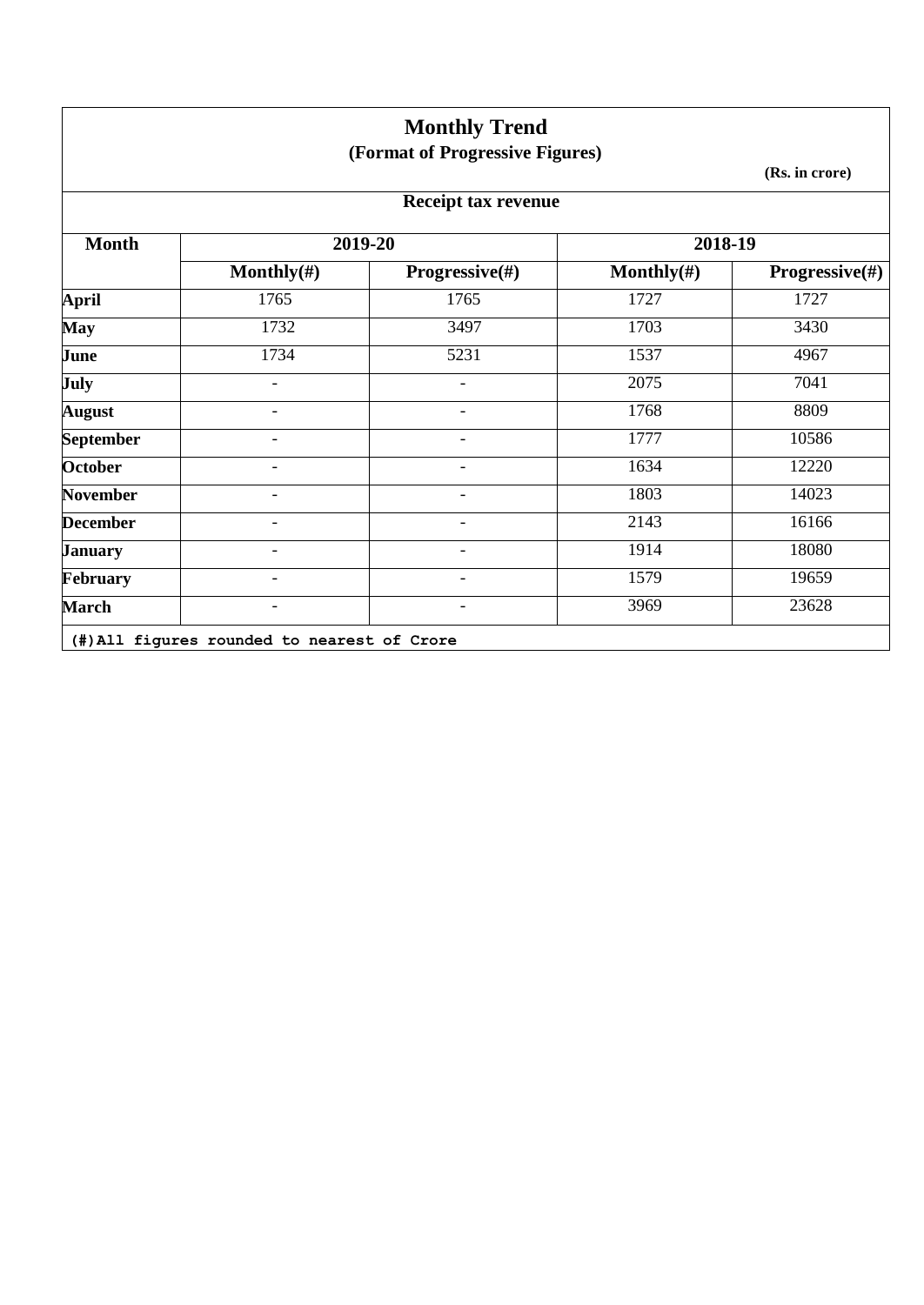|                  |                                             | <b>Monthly Trend</b><br>(Format of Progressive Figures) |                |                           |
|------------------|---------------------------------------------|---------------------------------------------------------|----------------|---------------------------|
|                  |                                             |                                                         |                | (Rs. in crore)            |
|                  |                                             | <b>Receipt Non-tax revenue</b>                          |                |                           |
| <b>Month</b>     |                                             | 2019-20                                                 | 2018-19        |                           |
|                  | Monthly $(\#)$                              | <b>Progressive</b> $(\#)$                               | Monthly $(\#)$ | <b>Progressive</b> $(\#)$ |
| <b>April</b>     | 169                                         | 169                                                     | 206            | 206                       |
| <b>May</b>       | 187                                         | 356                                                     | 240            | 446                       |
| June             | 397                                         | 753                                                     | 354            | 800                       |
| <b>July</b>      | $\overline{\phantom{0}}$                    | $\overline{\phantom{a}}$                                | 283            | 1083                      |
| <b>August</b>    | $\overline{\phantom{0}}$                    | $\overline{\phantom{0}}$                                | 234            | 1317                      |
| <b>September</b> | ۳                                           | ۳                                                       | 408            | 1724                      |
| <b>October</b>   | $\overline{\phantom{0}}$                    | $\overline{\phantom{0}}$                                | 234            | 1958                      |
| <b>November</b>  | $\overline{\phantom{0}}$                    | $\overline{\phantom{0}}$                                | 375            | 2333                      |
| <b>December</b>  | $\overline{\phantom{0}}$                    | $\overline{\phantom{0}}$                                | 427            | 2760                      |
| <b>January</b>   |                                             |                                                         | 362            | 3122                      |
| February         |                                             |                                                         | 908            | 4030                      |
| <b>March</b>     |                                             |                                                         | 326            | 4356                      |
|                  | (#) All figures rounded to nearest of Crore |                                                         |                |                           |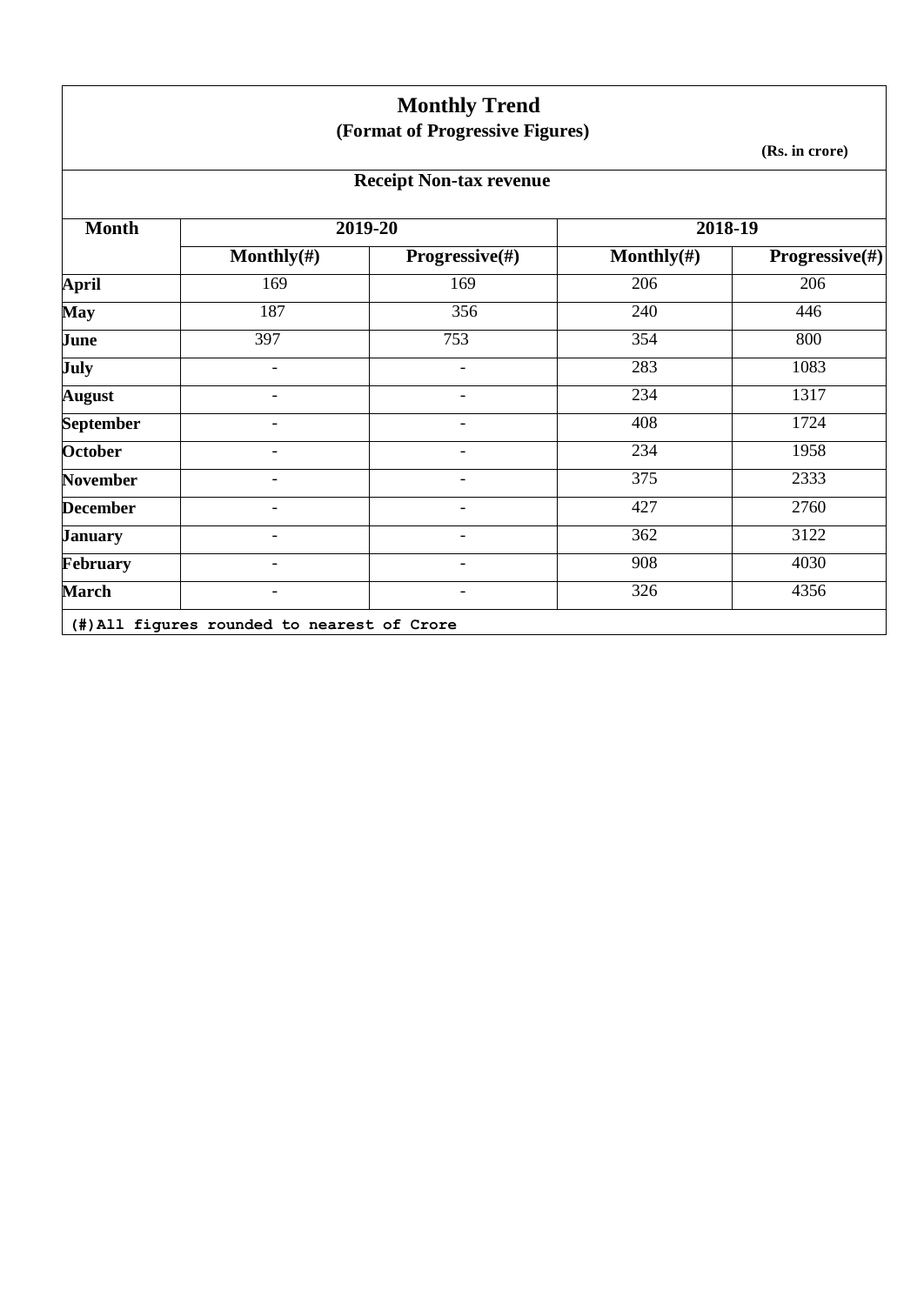|                  |                | <b>Monthly Trend</b><br>(Format of Progressive Figures) |                |                           |
|------------------|----------------|---------------------------------------------------------|----------------|---------------------------|
|                  |                |                                                         |                | (Rs. in crore)            |
|                  |                | <b>Receipt GIA</b>                                      |                |                           |
| <b>Month</b>     |                | 2019-20                                                 | 2018-19        |                           |
|                  | Monthly $(\#)$ | Progressive(#)                                          | Monthly $(\#)$ | <b>Progressive</b> $(\#)$ |
| <b>April</b>     | 2519           | 2519                                                    | 1318           | 1318                      |
| <b>May</b>       | 1609           | 4128                                                    | 1851           | 3168                      |
| June             | 2153           | 6281                                                    | 1815           | 4983                      |
| July             |                |                                                         | 2567           | 7550                      |
| <b>August</b>    |                | -                                                       | 1646           | 9197                      |
| <b>September</b> |                | $\overline{a}$                                          | 2736           | 11932                     |
| <b>October</b>   |                | $\overline{\phantom{0}}$                                | 1180           | 13113                     |
| <b>November</b>  |                |                                                         | 1793           | 14905                     |
| <b>December</b>  |                |                                                         | 1842           | 16748                     |
| <b>January</b>   |                |                                                         | 1779           | 18527                     |
| February         |                |                                                         | 2152           | 20679                     |
| <b>March</b>     |                |                                                         | 2397           | 23076                     |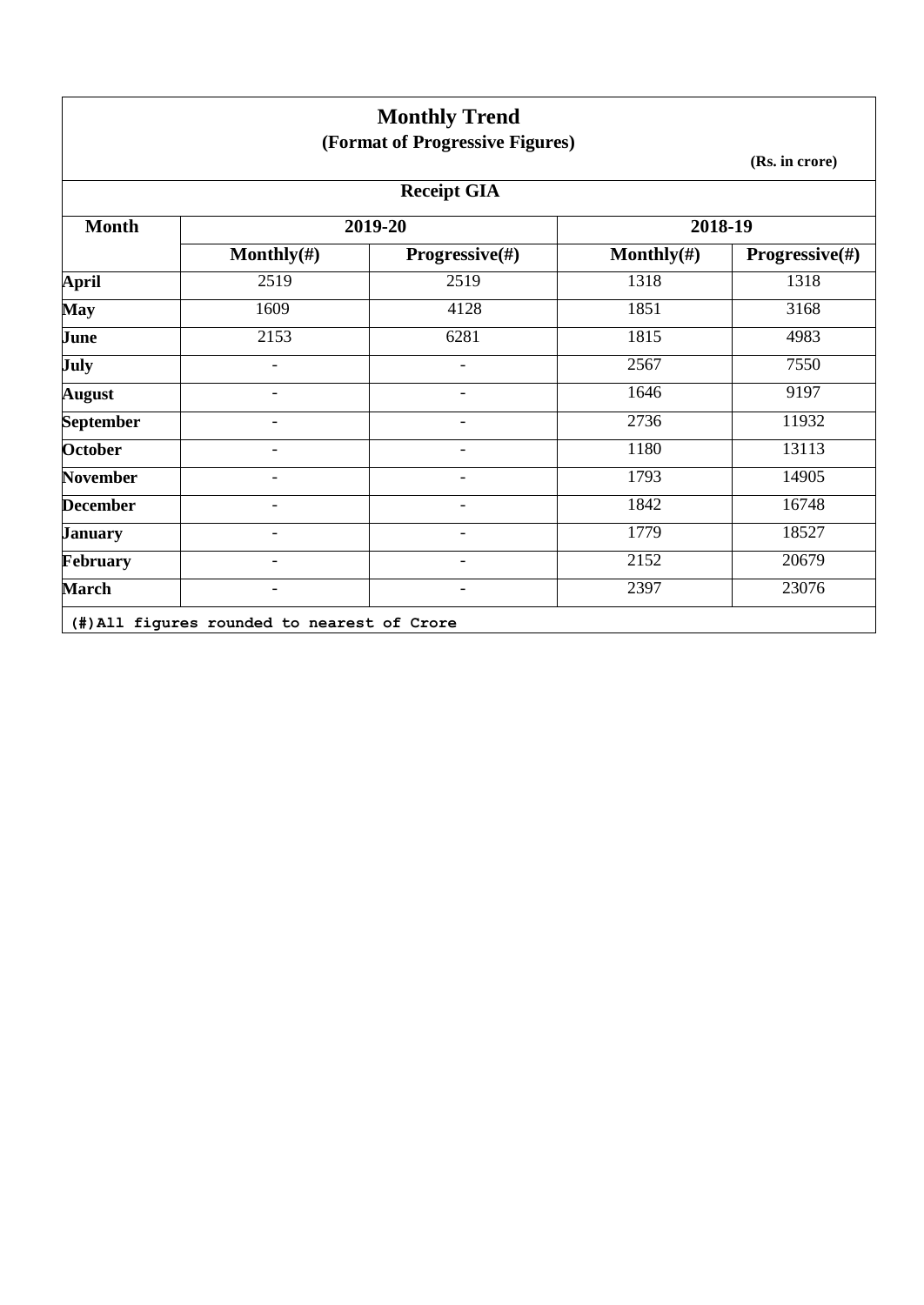|                                                                                                                                        |                                             | <b>Monthly Trend</b><br>(Format of Progressive Figures) |                          |                          |  |  |  |
|----------------------------------------------------------------------------------------------------------------------------------------|---------------------------------------------|---------------------------------------------------------|--------------------------|--------------------------|--|--|--|
|                                                                                                                                        |                                             |                                                         |                          | (Rs. in crore)           |  |  |  |
|                                                                                                                                        | <b>Recovery of Loan and Advances</b>        |                                                         |                          |                          |  |  |  |
| <b>Month</b>                                                                                                                           | 2019-20                                     |                                                         |                          | 2018-19                  |  |  |  |
|                                                                                                                                        | Monthly $(\#)$                              | Progressive(#)                                          | Monthly $(\#)$           | Progressive(#)           |  |  |  |
| <b>April</b>                                                                                                                           | $\ast$                                      | $\ast$                                                  |                          | $\overline{\phantom{0}}$ |  |  |  |
| <b>May</b>                                                                                                                             | \$                                          | $\boldsymbol{\wedge}$                                   | 01                       | 02                       |  |  |  |
| June                                                                                                                                   | $($ <sup><math>\wedge</math></sup> )        | (i)                                                     |                          | 02                       |  |  |  |
| <b>July</b>                                                                                                                            |                                             | $\overline{\phantom{a}}$                                | $\overline{\phantom{a}}$ | 02                       |  |  |  |
| <b>August</b>                                                                                                                          | $\overline{\phantom{0}}$                    | $\overline{a}$                                          | ٠                        | 02                       |  |  |  |
| <b>September</b>                                                                                                                       |                                             |                                                         |                          | 02                       |  |  |  |
| <b>October</b>                                                                                                                         | $\overline{\phantom{0}}$                    | $\blacksquare$                                          | $\overline{\phantom{0}}$ | 02                       |  |  |  |
| <b>November</b>                                                                                                                        |                                             |                                                         |                          | 02                       |  |  |  |
| <b>December</b>                                                                                                                        |                                             |                                                         | 01                       | 03                       |  |  |  |
| <b>January</b>                                                                                                                         | $\overline{\phantom{0}}$                    | $\overline{\phantom{0}}$                                | $\overline{\phantom{0}}$ | 03                       |  |  |  |
| February                                                                                                                               | $\overline{\phantom{0}}$                    | $\overline{\phantom{a}}$                                | $\overline{\phantom{a}}$ | 03                       |  |  |  |
| <b>March</b>                                                                                                                           |                                             |                                                         |                          | 03                       |  |  |  |
| $(*)0.10$ Crore only<br>$($ \$) 0.07 Crore only<br>$(^\wedge)$ 0.17 Crore only<br>$(^\wedge)$ 0.10 Crore only<br>$(i) 0.27$ Crore only | (#) All figures rounded to nearest of Crore |                                                         |                          |                          |  |  |  |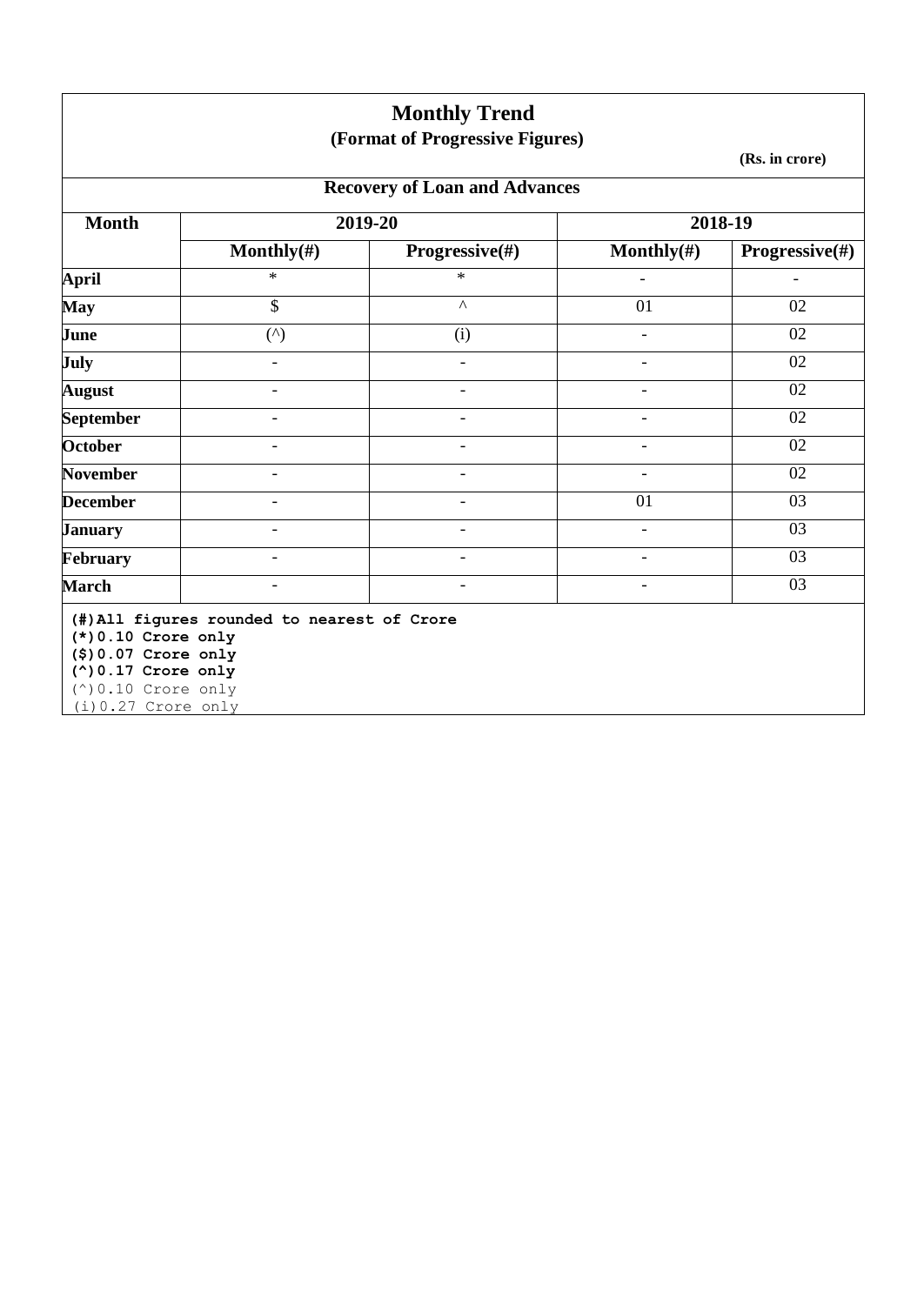|                  |                | <b>Monthly Trend</b><br>(Format of Progressive Figures) |                |                           |
|------------------|----------------|---------------------------------------------------------|----------------|---------------------------|
|                  |                |                                                         |                | (Rs. in crore)            |
|                  |                | <b>Borrowing and Other Liabilities</b>                  |                |                           |
| <b>Month</b>     |                | 2019-20                                                 |                | 2018-19                   |
|                  | Monthly $(\#)$ | Progressive(#)                                          | Monthly $(\#)$ | <b>Progressive</b> $(\#)$ |
| <b>April</b>     | $(-)1240$      | $(-)1240$                                               | $(-)292$       | $(-)292$                  |
| May              | 520            | $(-)720$                                                | $(-)595$       | $(-)887$                  |
| June             | $(-)576$       | $(-)1296$                                               | 784            | $(-)104$                  |
| July             |                |                                                         | $(-)329$       | $(-)432$                  |
| <b>August</b>    |                |                                                         | 817            | 385                       |
| <b>September</b> |                |                                                         | $(-)555$       | $(-)169$                  |
| <b>October</b>   |                |                                                         | 1421           | 1252                      |
| <b>November</b>  |                | $\overline{\phantom{0}}$                                | 235            | 1487                      |
| <b>December</b>  |                |                                                         | 124            | 1611                      |
| <b>January</b>   |                |                                                         | 1610           | 3221                      |
| February         |                |                                                         | 2116           | 5337                      |
| <b>March</b>     |                |                                                         | 5200           | 10537                     |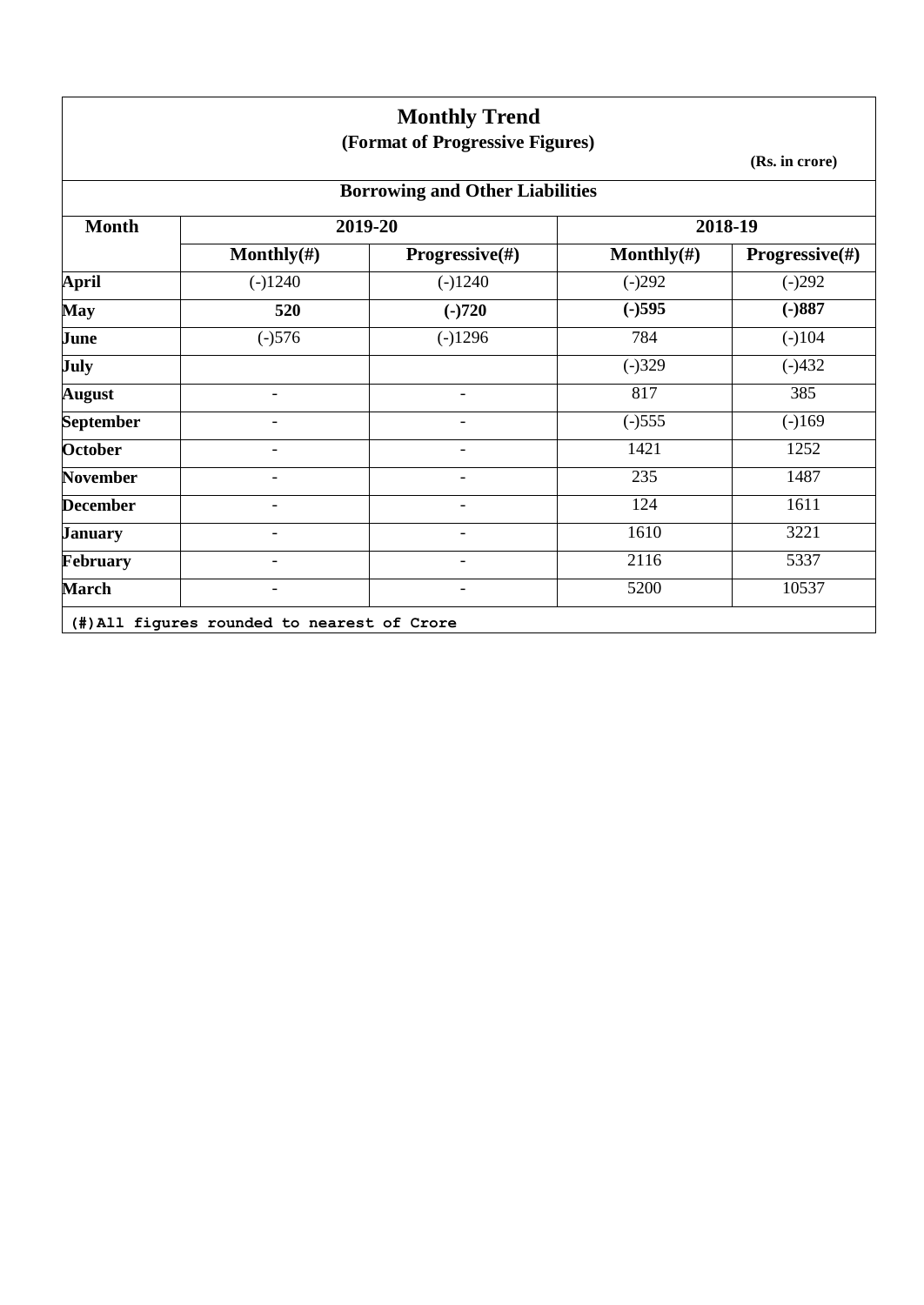|                  |                | <b>Monthly Trend</b><br>(Format of Progressive Figures) |                |                |
|------------------|----------------|---------------------------------------------------------|----------------|----------------|
|                  |                |                                                         |                | (Rs. in crore) |
|                  |                | <b>Total Receipt</b>                                    |                |                |
| <b>Month</b>     |                | 2019-20                                                 |                | 2018-19        |
|                  | Monthly $(\#)$ | <b>Progressive</b> $(\#)$                               | Monthly $(\#)$ | Progressive(#) |
| <b>April</b>     | 3213           | 3213                                                    | 2959           | 2959           |
| <b>May</b>       | 4048           | 7261                                                    | 3200           | 6159           |
| June             | 3708           | 10969                                                   | 4490           | 10648          |
| July             |                |                                                         | 4596           | 15244          |
| <b>August</b>    |                |                                                         | 4465           | 19710          |
| <b>September</b> |                |                                                         | 4366           | 24075          |
| <b>October</b>   |                | $\overline{\phantom{0}}$                                | 4469           | 28546          |
| <b>November</b>  |                | $\overline{\phantom{0}}$                                | 4206           | 32751          |
| <b>December</b>  |                | $\overline{a}$                                          | 4537           | 37289          |
| <b>January</b>   |                | $\overline{\phantom{0}}$                                | 5665           | 42954          |
| February         |                |                                                         | 6755           | 49709          |
| <b>March</b>     |                |                                                         | 11892          | 61601          |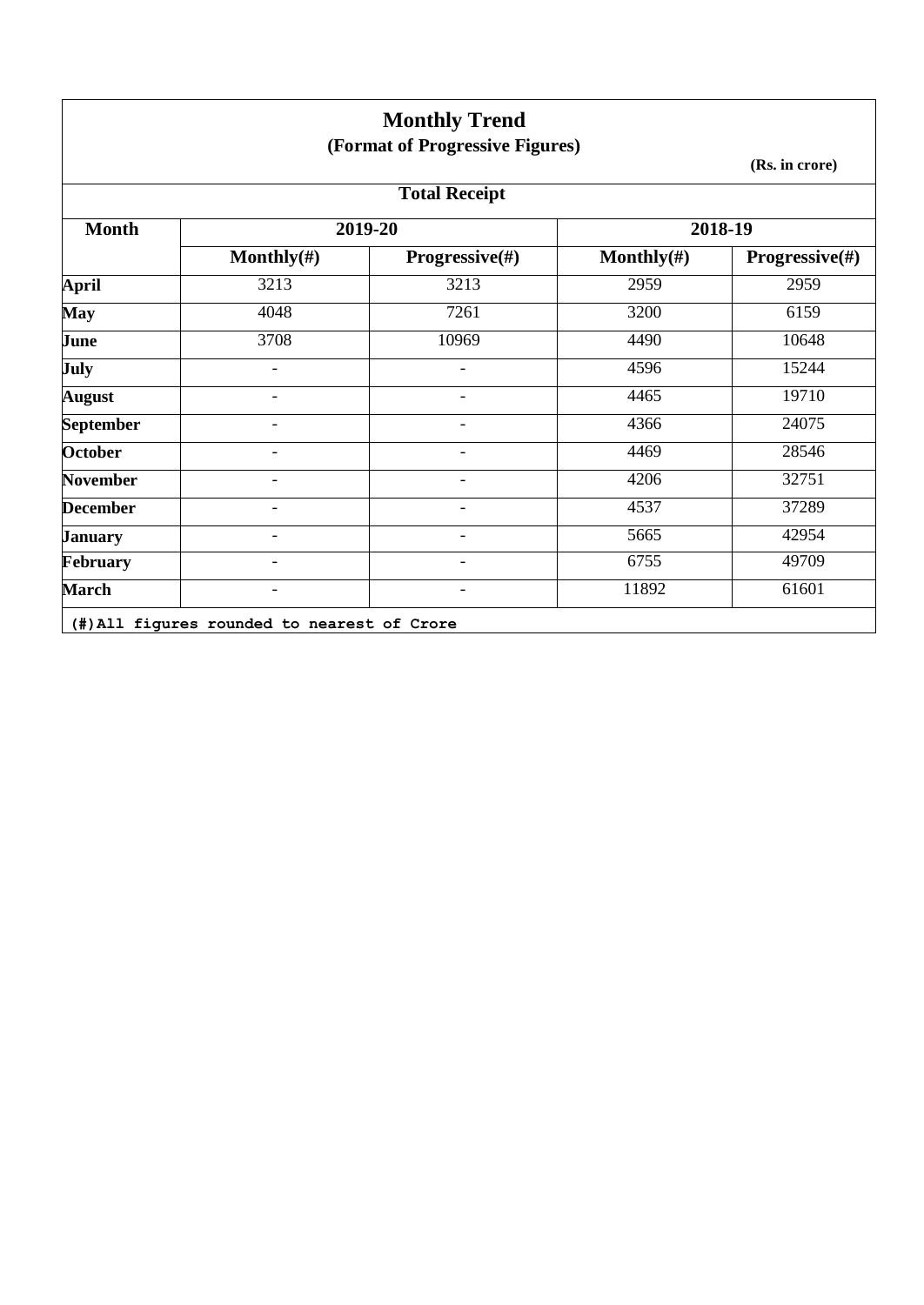|                  |                                             | <b>Monthly Trend</b>            |                |                           |
|------------------|---------------------------------------------|---------------------------------|----------------|---------------------------|
|                  |                                             | (Format of Progressive Figures) |                | (Rs. in crore)            |
|                  |                                             | <b>Total Expenditure</b>        |                |                           |
| <b>Month</b>     |                                             | 2019-20                         |                | 2018-19                   |
|                  | Monthly $(\#)$                              | <b>Progressive</b> $(\#)$       | Monthly $(\#)$ | <b>Progressive</b> $(\#)$ |
| <b>April</b>     | 3213                                        | 3213                            | 2958           | 2958                      |
| <b>May</b>       | 4046                                        | 7259                            | 3199           | 6157                      |
| June             | 3701                                        | 10960                           | 4490           | 10647                     |
| July             |                                             |                                 | 4582           | 15229                     |
| <b>August</b>    |                                             |                                 | 4462           | 19691                     |
| <b>September</b> |                                             |                                 | 4356           | 24047                     |
| <b>October</b>   |                                             |                                 | 4468           | 28515                     |
| <b>November</b>  |                                             |                                 | 4205           | 32720                     |
| <b>December</b>  |                                             |                                 | 4527           | 37247                     |
| <b>January</b>   |                                             |                                 | 5660           | 42907                     |
| February         |                                             | $\overline{\phantom{a}}$        | 6747           | 49654                     |
| <b>March</b>     | $\overline{\phantom{a}}$                    | $\overline{\phantom{a}}$        | 11880          | 61534                     |
|                  | (#) All figures rounded to nearest of Crore |                                 |                |                           |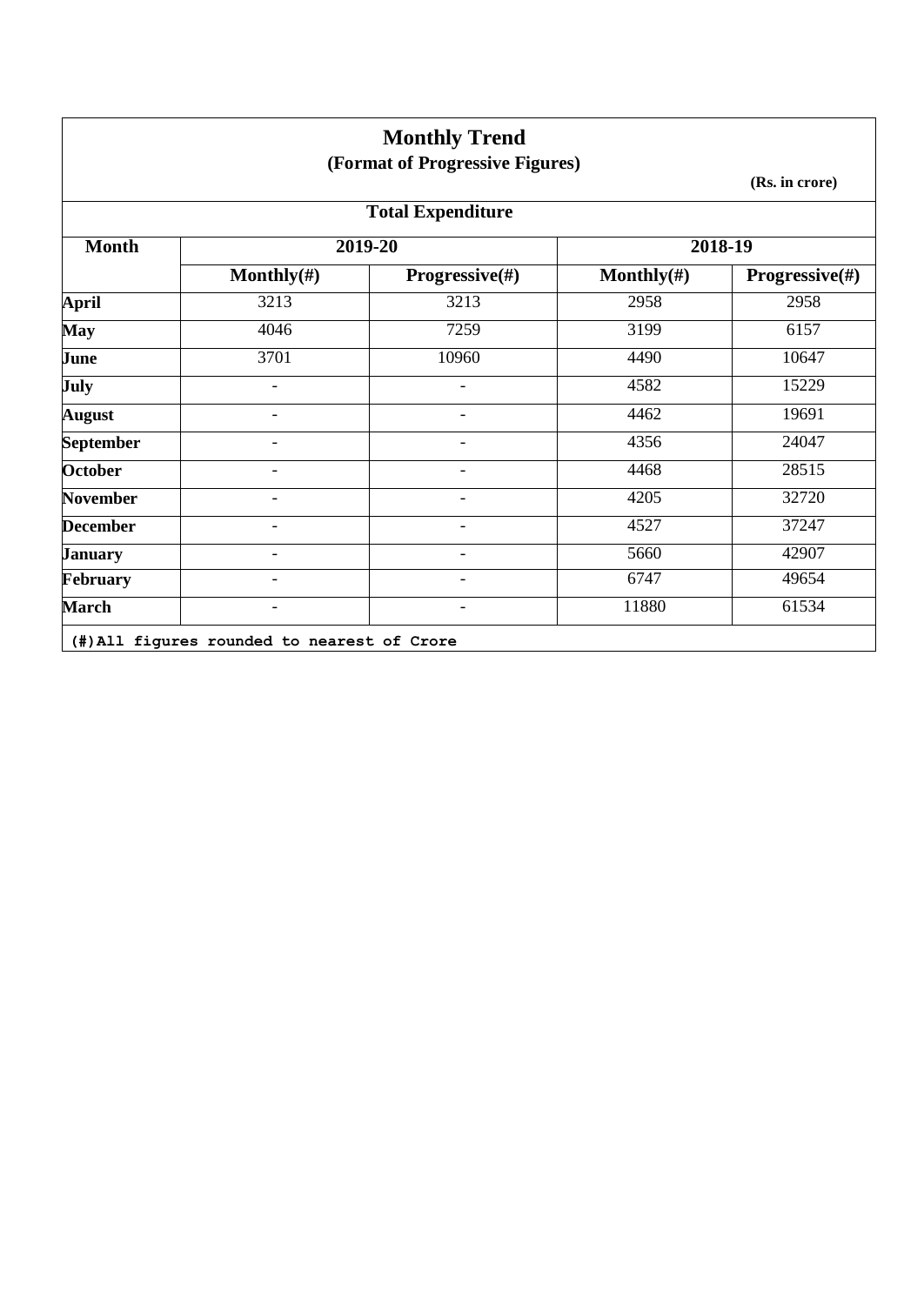|                  |                          | <b>Monthly Trend</b><br>(Format of Progressive Figures) |                | (Rs. in crore)            |
|------------------|--------------------------|---------------------------------------------------------|----------------|---------------------------|
|                  |                          | <b>Total Expenditure Revenue</b>                        |                |                           |
| <b>Month</b>     |                          | 2019-20                                                 | 2018-19        |                           |
|                  | Monthly $(\#)$           | <b>Progressive</b> $(\#)$                               | Monthly $(\#)$ | <b>Progressive</b> $(\#)$ |
| <b>April</b>     | 3151                     | 3151                                                    | 2819           | 2819                      |
| <b>May</b>       | 3588                     | 6739                                                    | 3165           | 5983                      |
| June             | 3323                     | 10062                                                   | 4223           | 10206                     |
| July             | $\blacksquare$           | ۳                                                       | 3974           | 14181                     |
| <b>August</b>    | $\blacksquare$           | $\overline{\phantom{0}}$                                | 4096           | 18276                     |
| <b>September</b> | $\overline{\phantom{0}}$ | $\overline{\phantom{0}}$                                | 3645           | 21921                     |
| <b>October</b>   | $\overline{\phantom{0}}$ | $\overline{\phantom{0}}$                                | 4156           | 26077                     |
| <b>November</b>  | $\overline{\phantom{0}}$ | $\overline{\phantom{0}}$                                | 3619           | 29696                     |
| <b>December</b>  | $\overline{\phantom{0}}$ |                                                         | 3840           | 33537                     |
| <b>January</b>   |                          |                                                         | 4927           | 38464                     |
| February         |                          |                                                         | 5746           | 44210                     |
| <b>March</b>     |                          |                                                         | 8930           | 53140                     |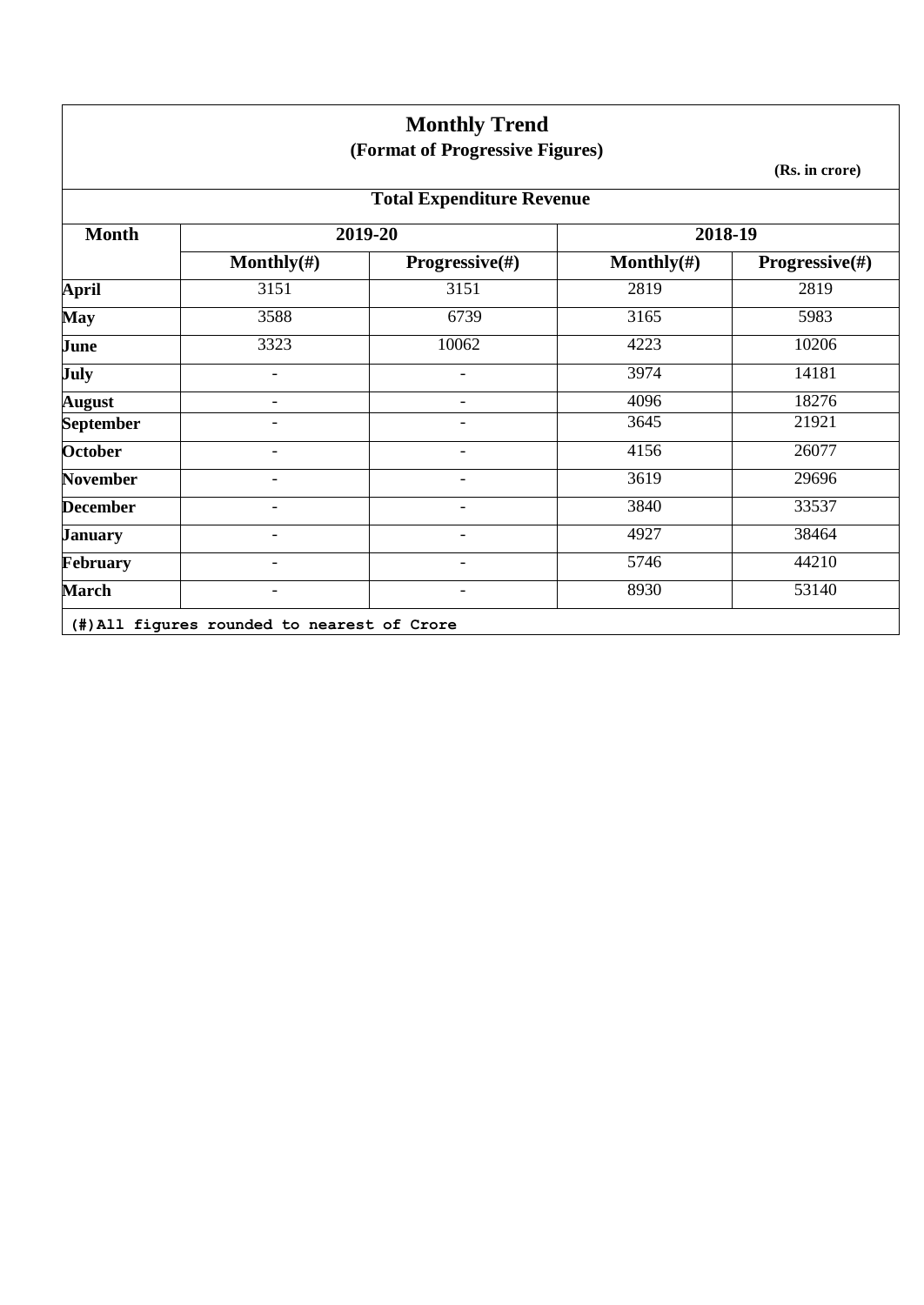|                                  |                          | <b>Monthly Trend</b><br>(Format of Progressive Figures) |                |                           |  |
|----------------------------------|--------------------------|---------------------------------------------------------|----------------|---------------------------|--|
|                                  |                          |                                                         |                | (Rs. in crore)            |  |
| <b>Total Expenditure Capital</b> |                          |                                                         |                |                           |  |
| <b>Month</b>                     |                          | 2019-20                                                 |                | 2018-19                   |  |
|                                  | Monthly $(\#)$           | Progressive(#)                                          | Monthly $(\#)$ | <b>Progressive</b> $(\#)$ |  |
| <b>April</b>                     | 62                       | 62                                                      | 139            | 139                       |  |
| May                              | 458                      | 520                                                     | 35             | 174                       |  |
| June                             | 378                      | 898                                                     | 267            | 441                       |  |
| July                             | $\blacksquare$           |                                                         | 607            | 1048                      |  |
| <b>August</b>                    | $\overline{\phantom{a}}$ | $\blacksquare$                                          | 367            | 1415                      |  |
| <b>September</b>                 | $\overline{\phantom{0}}$ | $\overline{\phantom{a}}$                                | 712            | 2126                      |  |
| <b>October</b>                   |                          |                                                         | 312            | 2438                      |  |
| <b>November</b>                  |                          |                                                         | 586            | 3024                      |  |
| <b>December</b>                  |                          |                                                         | 686            | 3710                      |  |
| <b>January</b>                   |                          |                                                         | 733            | 4443                      |  |
| February                         |                          |                                                         | 1001           | 5444                      |  |
| <b>March</b>                     |                          |                                                         | 2950           | 8394                      |  |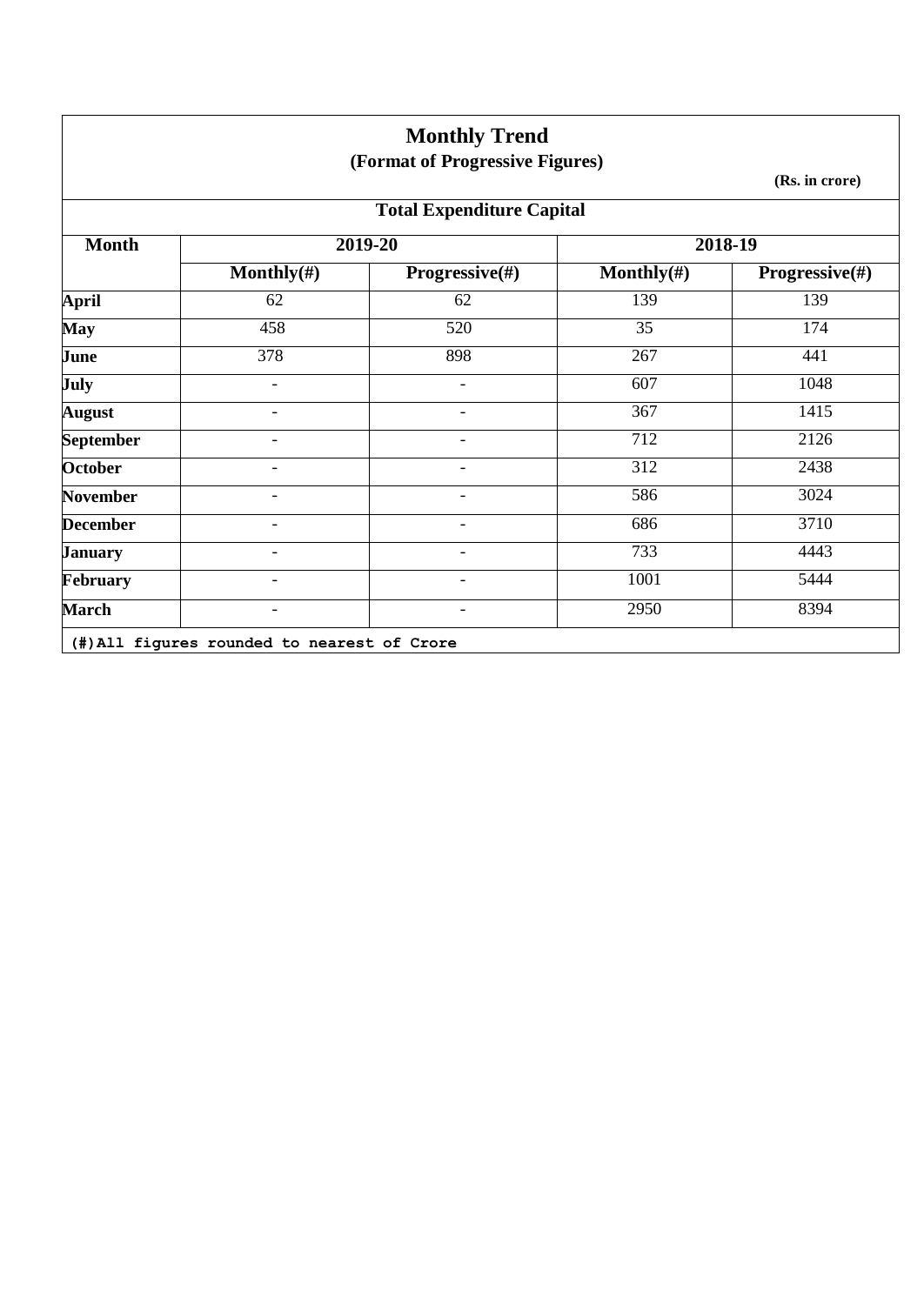|                  |                          | <b>Monthly Trend</b><br>(Format of Progressive Figures) |                |                |
|------------------|--------------------------|---------------------------------------------------------|----------------|----------------|
|                  |                          |                                                         |                | (Rs. in crore) |
|                  |                          | <b>Expenditure Interest</b>                             |                |                |
| <b>Month</b>     |                          | 2019-20                                                 | $2018 - 19$    |                |
|                  | Monthly $(\#)$           | Progressive(#)                                          | Monthly $(\#)$ | Progressive(#) |
| <b>April</b>     | 276                      | 276                                                     | 192            | 192            |
| <b>May</b>       | 181                      | 457                                                     | 173            | 366            |
| June             | 199                      | 656                                                     | 240            | 606            |
| <b>July</b>      | $\overline{\phantom{a}}$ | $\overline{\phantom{a}}$                                | 382            | 987            |
| <b>August</b>    | $\overline{\phantom{a}}$ | $\overline{\phantom{a}}$                                | 311            | 1298           |
| <b>September</b> | $\overline{\phantom{a}}$ | $\overline{\phantom{a}}$                                | 212            | 1510           |
| <b>October</b>   | $\overline{\phantom{0}}$ | $\overline{\phantom{a}}$                                | 489            | 1999           |
| <b>November</b>  |                          |                                                         | 165            | 2163           |
| <b>December</b>  |                          |                                                         | 249            | 2412           |
| <b>January</b>   |                          |                                                         | 423            | 2835           |
| <b>February</b>  |                          |                                                         | 273            | 3108           |
| <b>March</b>     |                          |                                                         | 423            | 3531           |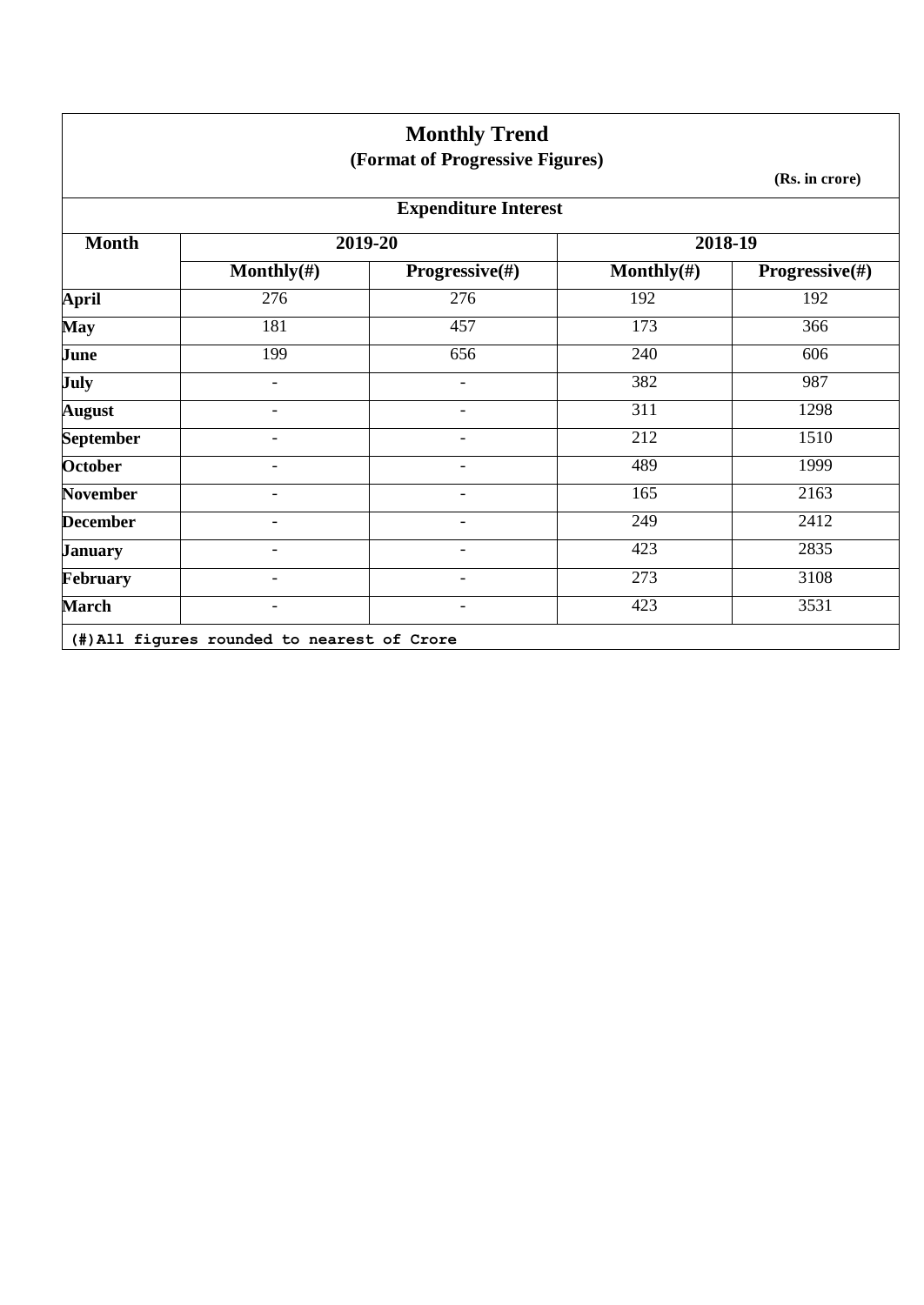|                                    |                              | <b>Monthly Trend</b>            |                          |                           |  |  |
|------------------------------------|------------------------------|---------------------------------|--------------------------|---------------------------|--|--|
|                                    |                              | (Format of Progressive Figures) |                          | (Rs. in crore)            |  |  |
| <b>Loan and Advances Disbursed</b> |                              |                                 |                          |                           |  |  |
| <b>Month</b>                       |                              | 2019-20                         | 2018-19                  |                           |  |  |
|                                    | Monthly $(\#)$               | Progressive(#)                  | Monthly $(\#)$           | <b>Progressive</b> $(\#)$ |  |  |
| <b>April</b>                       | $\overline{\phantom{a}}$     |                                 | $\overline{\phantom{a}}$ | $\blacksquare$            |  |  |
| <b>May</b>                         | 02                           | 02                              | $\overline{\phantom{a}}$ | 01                        |  |  |
| June                               | 07                           | 09                              | $\overline{\phantom{a}}$ | 01                        |  |  |
| <b>July</b>                        | ۳                            | $\overline{a}$                  | 15                       | 16                        |  |  |
| <b>August</b>                      | $\overline{\phantom{0}}$     | $\overline{a}$                  | 03                       | 19                        |  |  |
| <b>September</b>                   | $\qquad \qquad \blacksquare$ | $\overline{a}$                  | 09                       | 28                        |  |  |
| <b>October</b>                     | $\qquad \qquad \blacksquare$ |                                 | 03                       | 31                        |  |  |
| <b>November</b>                    | $\qquad \qquad \blacksquare$ |                                 | $\overline{\phantom{a}}$ | 31                        |  |  |
| <b>December</b>                    |                              |                                 | 11                       | 43                        |  |  |
| <b>January</b>                     |                              |                                 | 06                       | 49                        |  |  |
| February                           |                              |                                 | 08                       | 57                        |  |  |
| <b>March</b>                       |                              |                                 | 12                       | 69                        |  |  |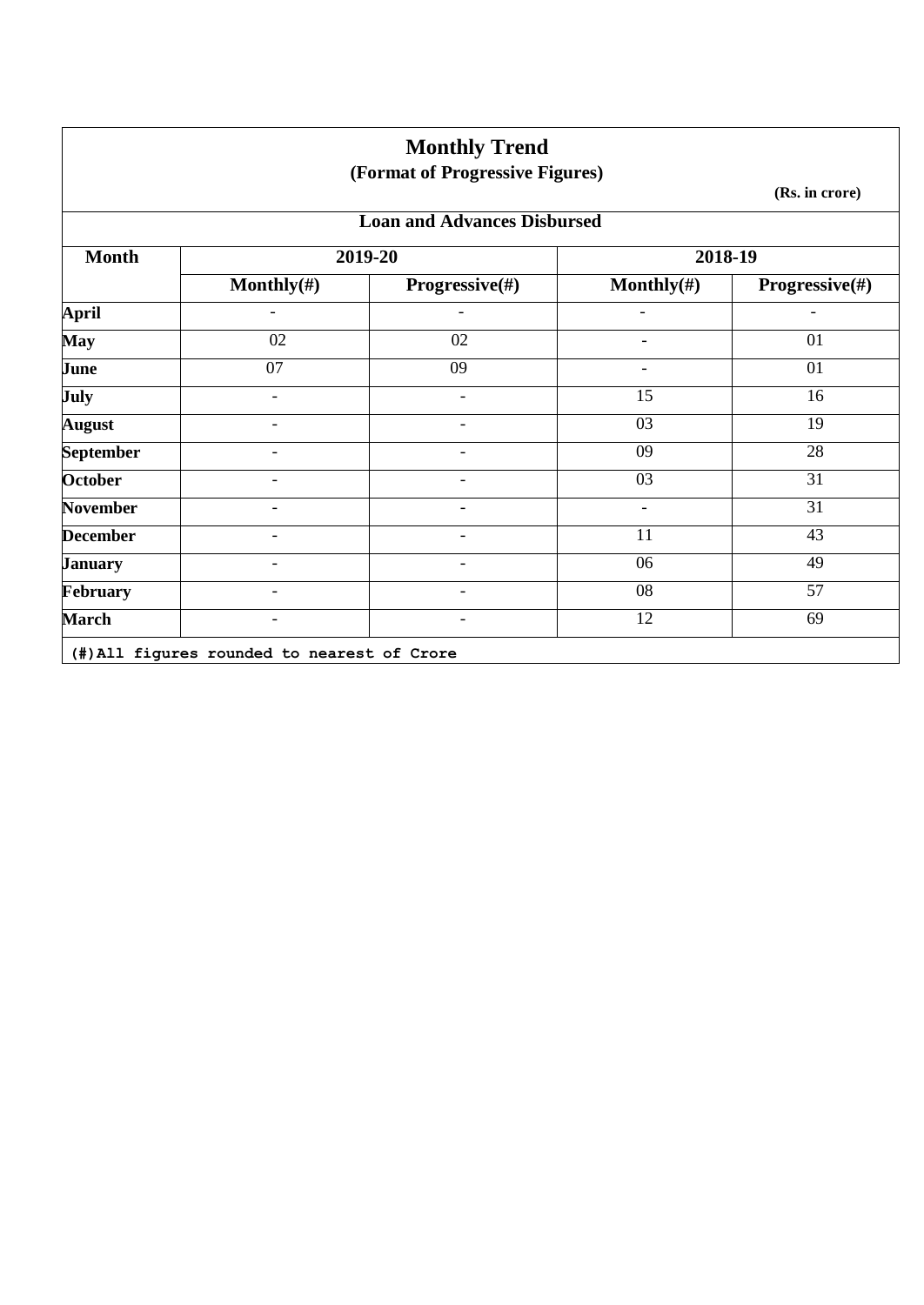|                  |                          | <b>Monthly Trend</b><br>(Format of Progressive Figures) |                |                           |
|------------------|--------------------------|---------------------------------------------------------|----------------|---------------------------|
|                  |                          |                                                         |                | (Rs. in crore)            |
|                  |                          | <b>Revenue Surplus</b>                                  |                |                           |
| <b>Month</b>     |                          | 2019-20                                                 |                | 2018-19                   |
|                  | Monthly $(\#)$           | <b>Progressive</b> $(\#)$                               | Monthly $(\#)$ | <b>Progressive</b> $(\#)$ |
| <b>April</b>     | 1302                     | 1302                                                    | 432            | 432                       |
| <b>May</b>       | $(-) 60$                 | 1242                                                    | 629            | 1061                      |
| June             | 961                      | 2203                                                    | $(-)517$       | 544                       |
| July             | $\overline{\phantom{0}}$ |                                                         | 951            | 1493                      |
| <b>August</b>    | $\overline{\phantom{a}}$ | $\overline{\phantom{0}}$                                | $(-)448$       | 1047                      |
| <b>September</b> |                          |                                                         | 1276           | 2321                      |
| <b>October</b>   |                          |                                                         | $(-)1108$      | 1214                      |
| <b>November</b>  |                          |                                                         | 352            | 1565                      |
| <b>December</b>  |                          |                                                         | 572            | 2137                      |
| <b>January</b>   |                          |                                                         | $(-)872$       | 1265                      |
| February         |                          |                                                         | $(-)1107$      | 158                       |
| <b>March</b>     |                          |                                                         | $(-)2238$      | $(-)2080$                 |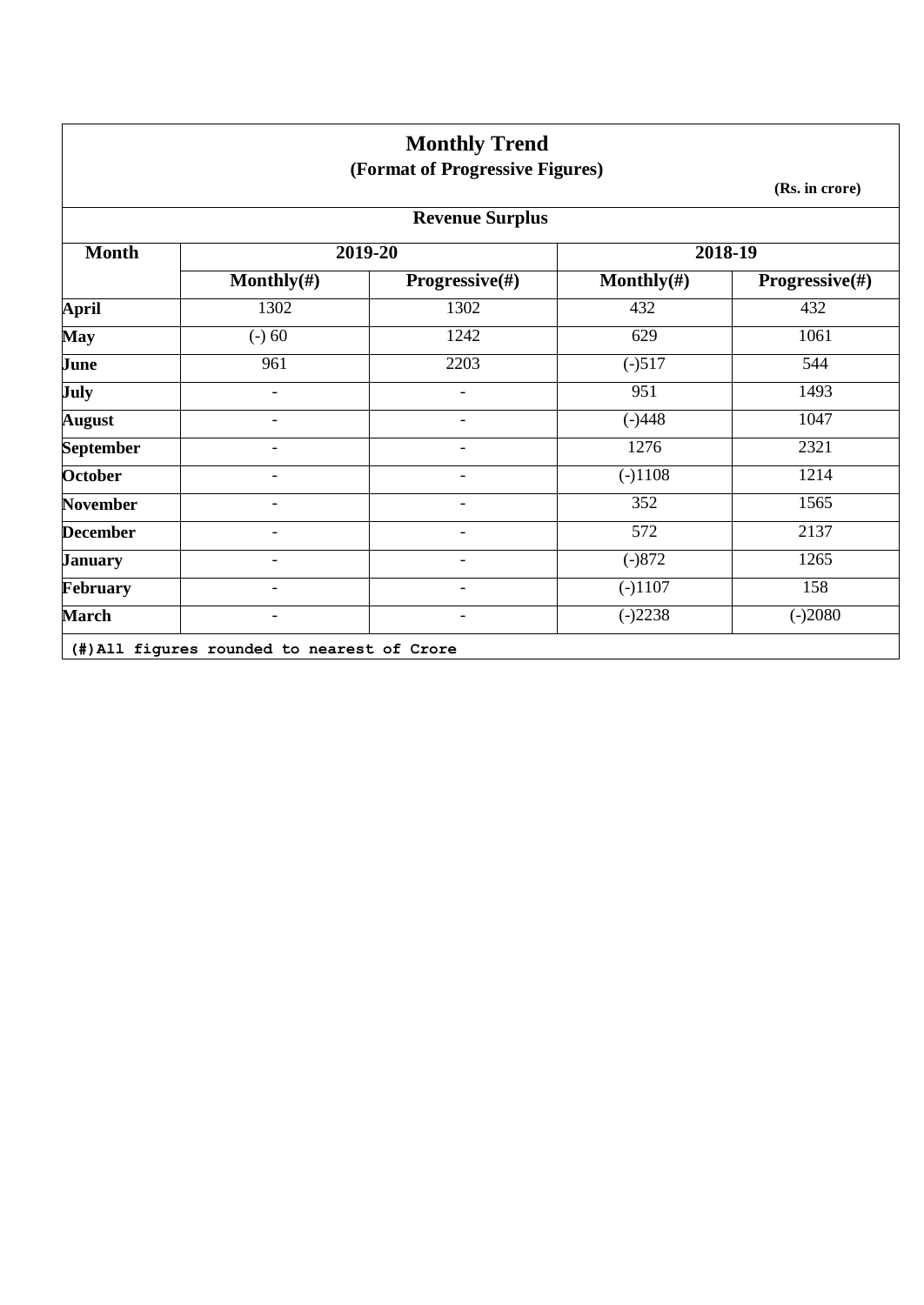| <b>Monthly Trend</b><br>(Format of Progressive Figures) |                          |                           |                |                           |  |  |  |  |  |
|---------------------------------------------------------|--------------------------|---------------------------|----------------|---------------------------|--|--|--|--|--|
|                                                         |                          | (Rs. in crore)            |                |                           |  |  |  |  |  |
| <b>Fiscal Deficit</b>                                   |                          |                           |                |                           |  |  |  |  |  |
| <b>Month</b>                                            |                          | 2019-20                   | 2018-19        |                           |  |  |  |  |  |
|                                                         | Monthly $(\#)$           | <b>Progressive</b> $(\#)$ | Monthly $(\#)$ | <b>Progressive</b> $(\#)$ |  |  |  |  |  |
| <b>April</b>                                            | $(-)1240$                | $(-)1240$                 | $(-)293$       | $(-)293$                  |  |  |  |  |  |
| <b>May</b>                                              | 520                      | $(-) 720$                 | $\sqrt{-1595}$ | $(-)888$                  |  |  |  |  |  |
| June                                                    | $\sqrt{-1576}$           | $(-)1296$                 | 784            | $(-)104$                  |  |  |  |  |  |
| July                                                    | $\overline{\phantom{a}}$ |                           | $(-)329$       | $(-)431$                  |  |  |  |  |  |
| <b>August</b>                                           | $\overline{\phantom{a}}$ | $\overline{\phantom{0}}$  | 818            | 385                       |  |  |  |  |  |
| <b>September</b>                                        | $\overline{\phantom{a}}$ | $\overline{\phantom{0}}$  | $(-)555$       | $(-)169$                  |  |  |  |  |  |
| <b>October</b>                                          | $\overline{\phantom{a}}$ | $\overline{\phantom{0}}$  | 1423           | 1252                      |  |  |  |  |  |
| <b>November</b>                                         |                          |                           | 234            | 1487                      |  |  |  |  |  |
| <b>December</b>                                         | $\overline{\phantom{0}}$ | -                         | 124            | 1612                      |  |  |  |  |  |
| <b>January</b>                                          | $\overline{\phantom{0}}$ | $\overline{\phantom{0}}$  | 1611           | 3223                      |  |  |  |  |  |
| <b>February</b>                                         |                          |                           | 2116           | 5339                      |  |  |  |  |  |
| <b>March</b>                                            |                          |                           | 5200           | 10539                     |  |  |  |  |  |